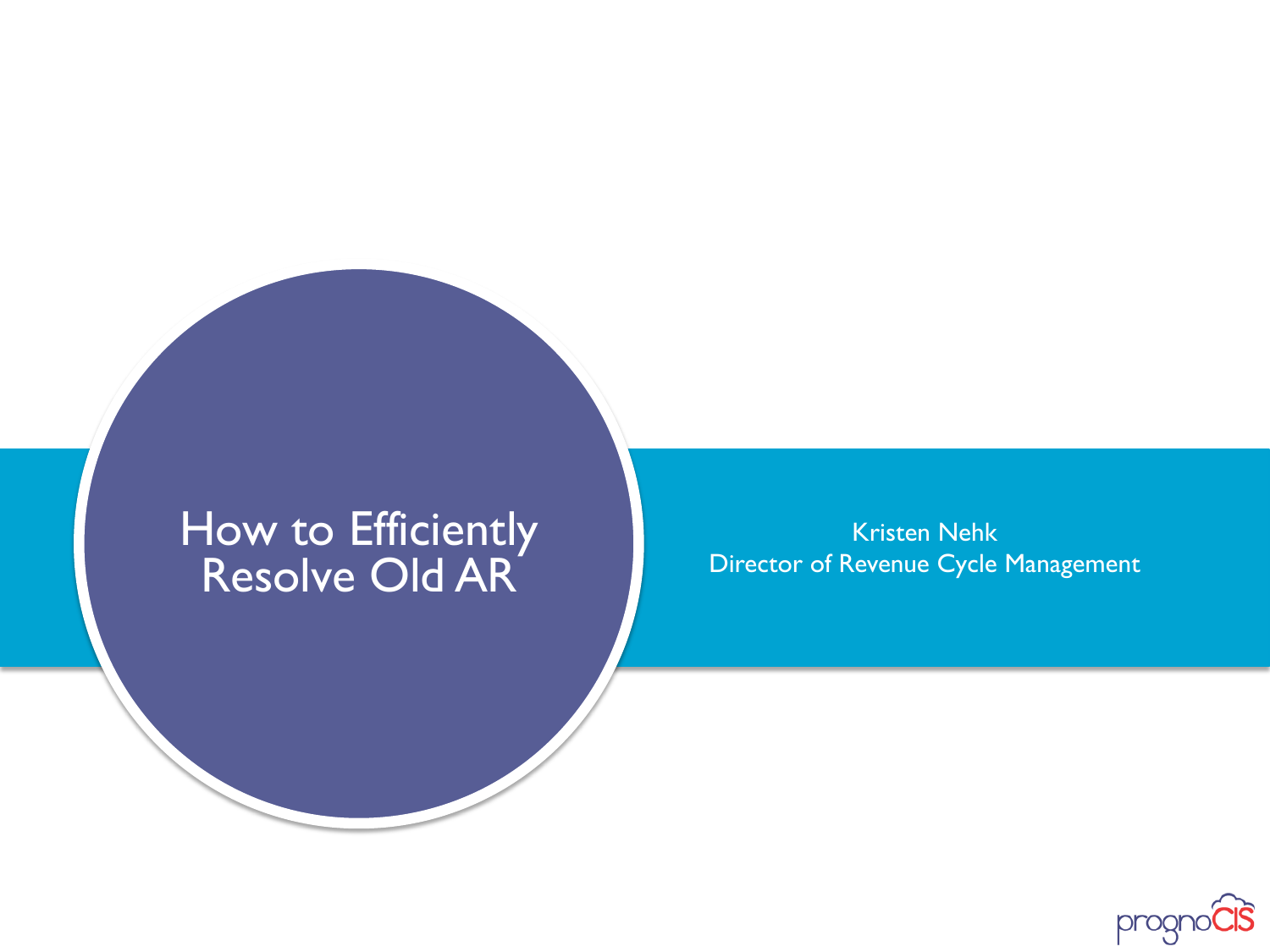# 2 Types of AR

- Patient Due Balances
- Insurance Due Balances

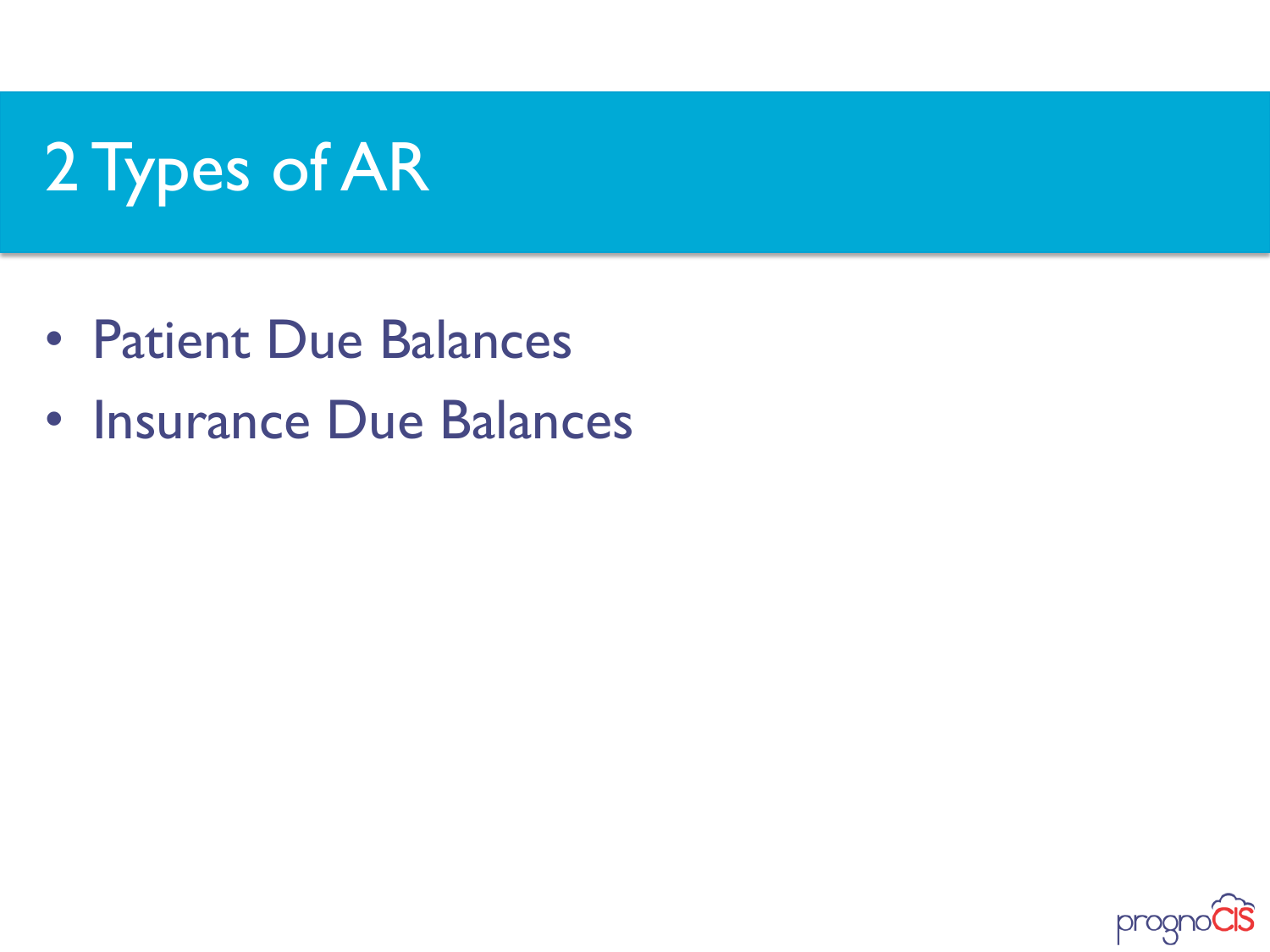### Patient Due Balances

- Categorize the balances: Over 60 days, over \$20, and under \$20
- Know your states statute of limitations on collecting dues.
- Partner with a collection agency.
- If patients have not received statements in more than 4 months, send a courtesy statement out to patients.

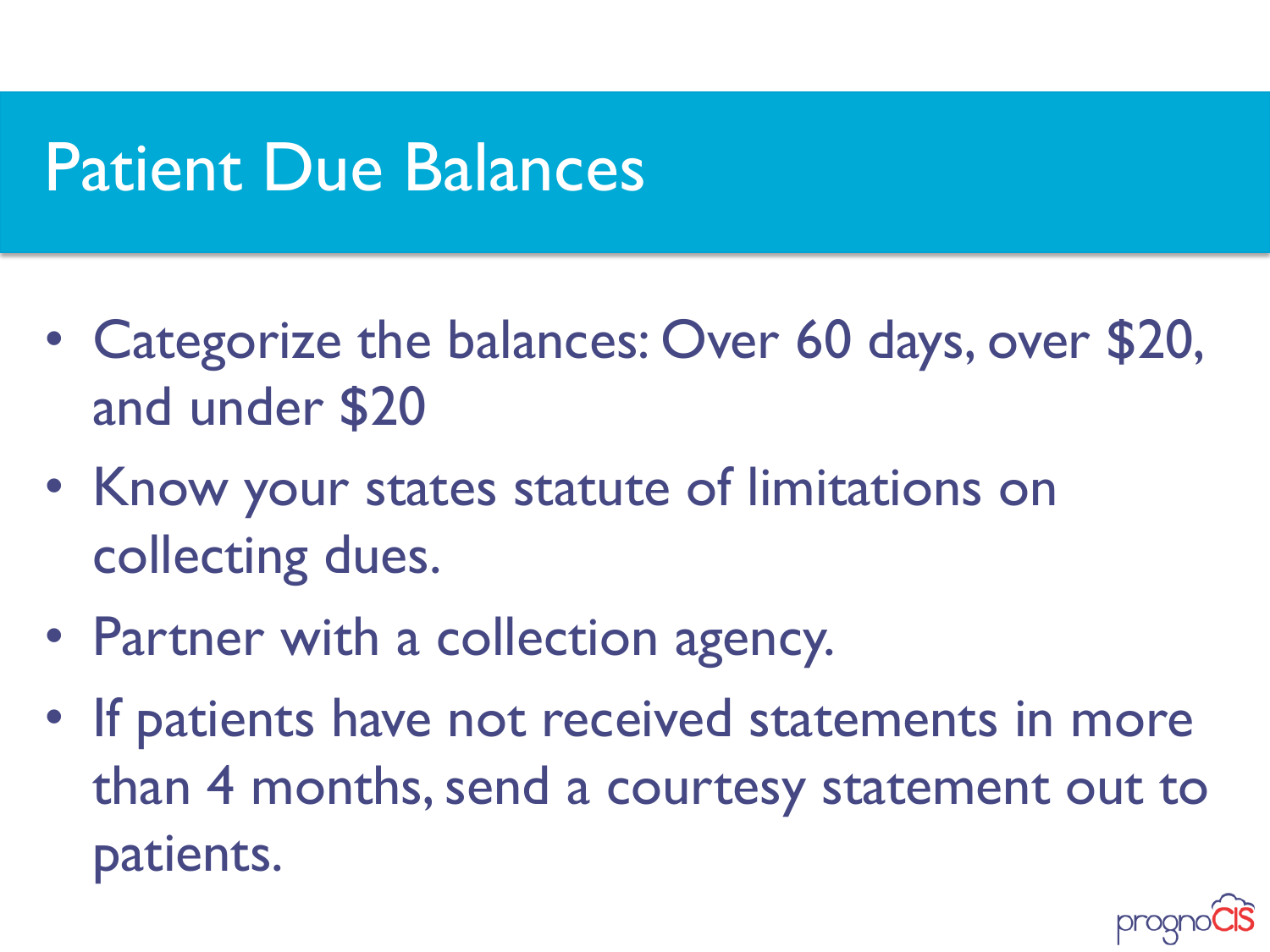### Running Patient Due Report in Prognocis

• Billing: Reports: Tabular: Patients with more than X statements sent after last payment

| $\cup$ My Reports                                           | All Reports | Classification ALL | Reports Patient with more than X Statement sent after la $\vee$ <sup>1</sup> |      |
|-------------------------------------------------------------|-------------|--------------------|------------------------------------------------------------------------------|------|
| $\vee$ From $\parallel$<br>Period<br>Number of Statements 2 | 四 UpTo [    | ш                  | Doctor ALL                                                                   | Days |

| Patient with more than 2 Statement sent after last Payment |                                                                                                                                                                      |  |  |  |  |  |  |  |  |  |  |  |
|------------------------------------------------------------|----------------------------------------------------------------------------------------------------------------------------------------------------------------------|--|--|--|--|--|--|--|--|--|--|--|
| <b>Financial Class</b>                                     | City<br>Cell No.<br>Chart No. SSN<br>State Zip<br>Home Tel.<br>Number of<br>Date of Birth<br><b>Bal Amt</b><br><b>Address</b><br><b>Patient</b><br><b>Statements</b> |  |  |  |  |  |  |  |  |  |  |  |
| <b>Financial class 1</b>                                   |                                                                                                                                                                      |  |  |  |  |  |  |  |  |  |  |  |

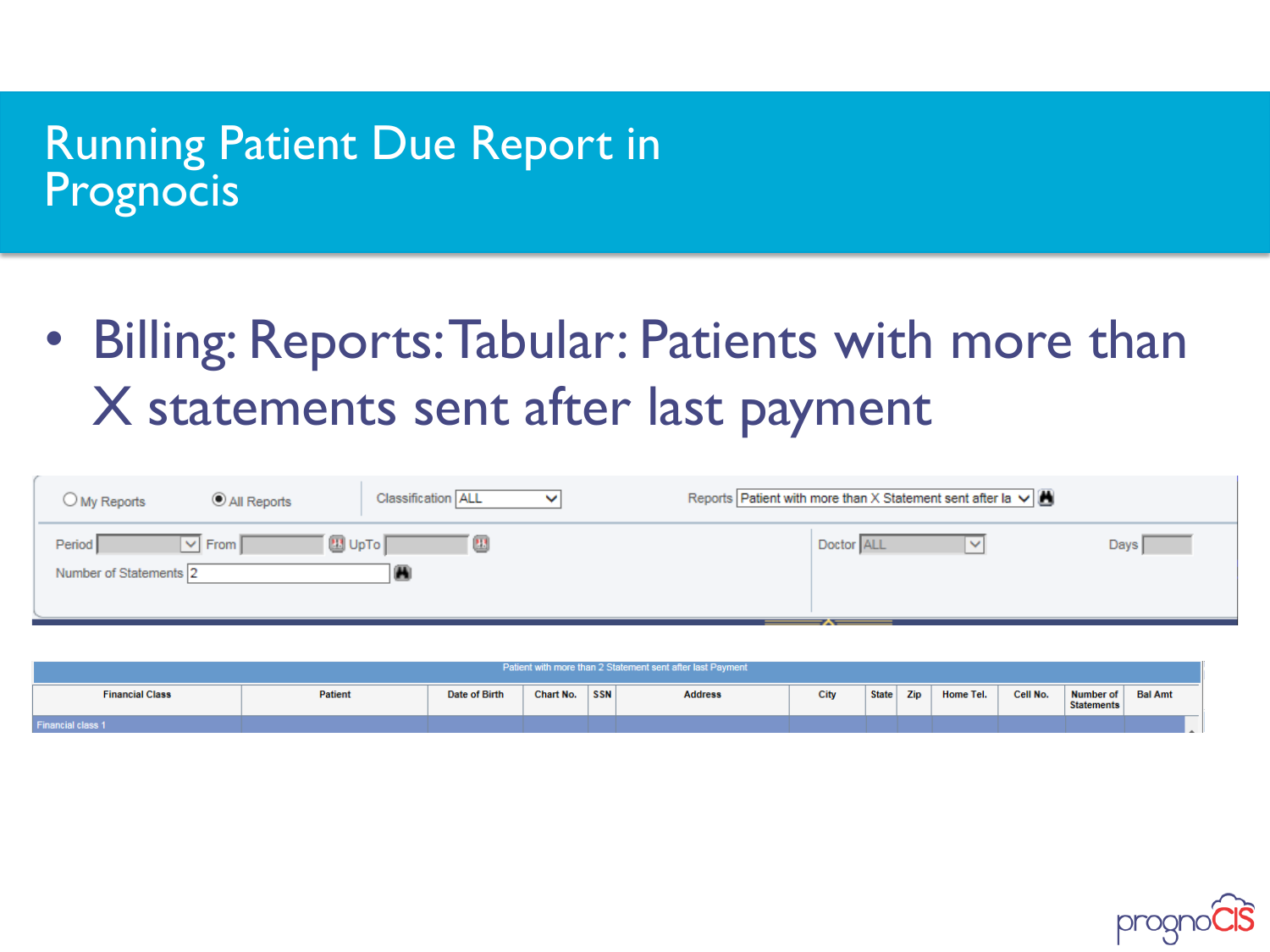### Sending patient to Collections in Prognocis

• Billing: AR Followup: Send to Collections



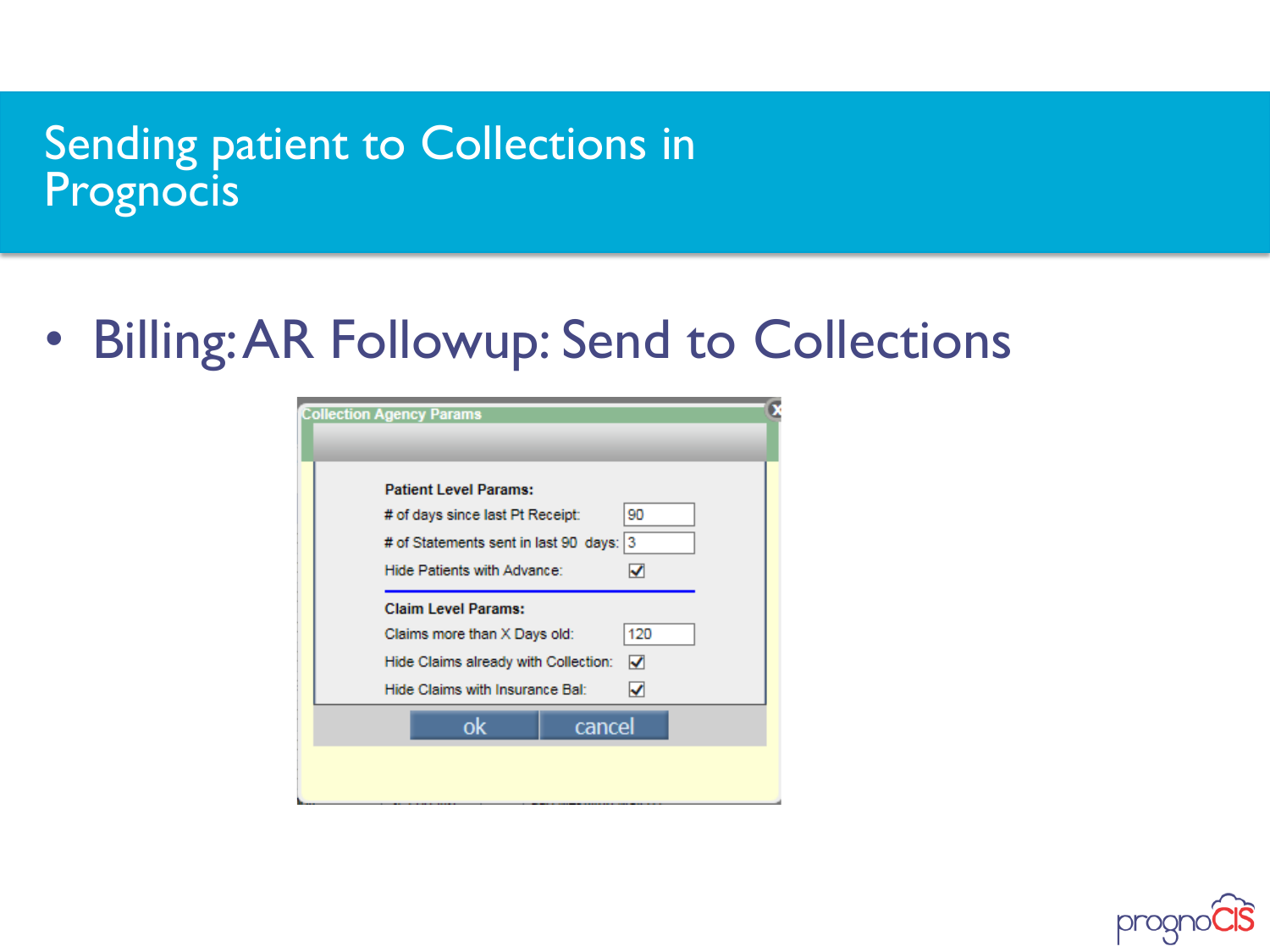## Sending to Collections Cont'd

|    | 54个美国南京最良人,                 |                |            |                        | Params |                   |                 |           |                               |  |
|----|-----------------------------|----------------|------------|------------------------|--------|-------------------|-----------------|-----------|-------------------------------|--|
|    | <b>Sel Patient</b>          | <b>Claim</b>   | <b>DOS</b> | <b>Provider</b>        |        | <b>Bill Amt\$</b> | <b>Ins Bals</b> | Pat Bal\$ | <b>Claim Bal\$ Col Agency</b> |  |
| □  | Anderson, Ava-Brooke        | 58             | 11-14-2011 | Sheldon Cooper, MD     |        | 125.00            | 0.00            | 125.00    | 125.00                        |  |
| г  | Anderson, Ava-Brooke        |                | 11-30-2011 | Sheldon Cooper, MD     |        | 140.00            | 0.00            | 140.00    | 140.00                        |  |
| IГ | <b>Anderson, Chewie</b>     | 30             | 01-12-2012 | Sheldon Cooper, MD     |        | 394.00            | 0.00            | 394.00    | 394.00                        |  |
|    | Babb, Harry                 | 12             | 12-03-2011 | Sheldon Cooper, MD     |        | 465.00            | 0.00            | 145.00    | 145.00                        |  |
| Г  | <b>Bair, Sherry</b>         | 109            | 05-30-2012 | Internist Butler, MD   |        | 238.00            | 0.00            | 193.00    | 193.00                        |  |
|    | Bair, Sherry                | 149            | 04-08-2013 | Internist Butler, MD   |        | 100.00            | 0.00            | 100.00    | 100.00                        |  |
|    | Cote, Victor                | 86             | 11-12-2011 | Sheldon Cooper, MD     |        | 340.00            | 0.00            | 320.00    | 320.00                        |  |
|    | Dallen, Allen               | <u>154</u>     | 05-05-2013 | Internist Butler, MD   |        | 175.00            | 0.00            | 15.00     | 15.00                         |  |
|    | G, Lauro                    | 303            | 02-14-2017 | Internist Butler, MD   |        | 309.40            | 0.00            | 20.00     | 20.00                         |  |
|    | <b>Girl, Rosie</b>          | 98             | 08-07-2012 | Rajesh Koothrapali, PA |        | 160.00            | 0.00            | 160.00    | 160.00                        |  |
|    | Haney, Shirley              | 106            | 04-23-2012 | Internist Butler, MD   |        | 238.00            | 0.00            | 13.80     | 13.80                         |  |
|    | Paltrow, Mary               | 19             | 11-04-2011 | Internist Butler, MD   |        | 300.00            | 0.00            | 300.00    | 300.00                        |  |
| Г  | Rotten, Anna                | 17             | 11-02-2011 | Sheldon Cooper, MD     |        | 100.00            | 0.00            | 10.00     | 10.00                         |  |
|    | Shanabarger, Joseph         | 73             | 05-12-2012 | Sheldon Cooper, MD     |        | 100.00            | 0.00            | 10.00     | 10.00                         |  |
| IΓ | Shanabarger, Sheldon        | 97             | 05-14-2012 | Sheldon Cooper, MD     |        | 300.00            | 0.00            | 180.00    | 180.00                        |  |
|    | <b>Winkle, Leslie</b>       | 65             | 04-12-2012 | Sheldon Cooper, MD     |        | 240.00            | 0.00            | 140.00    | 140.00                        |  |
| C  | <b>Wolowitz, Bernadette</b> | $\overline{4}$ | 10-22-2011 | Sheldon Cooper, MD     |        | 335.00            | 0.00            | 275.00    | 275.00                        |  |

Collection Agency -- Select-- V

Count 0/17 Selected Amt \$ 0.00

print process



excel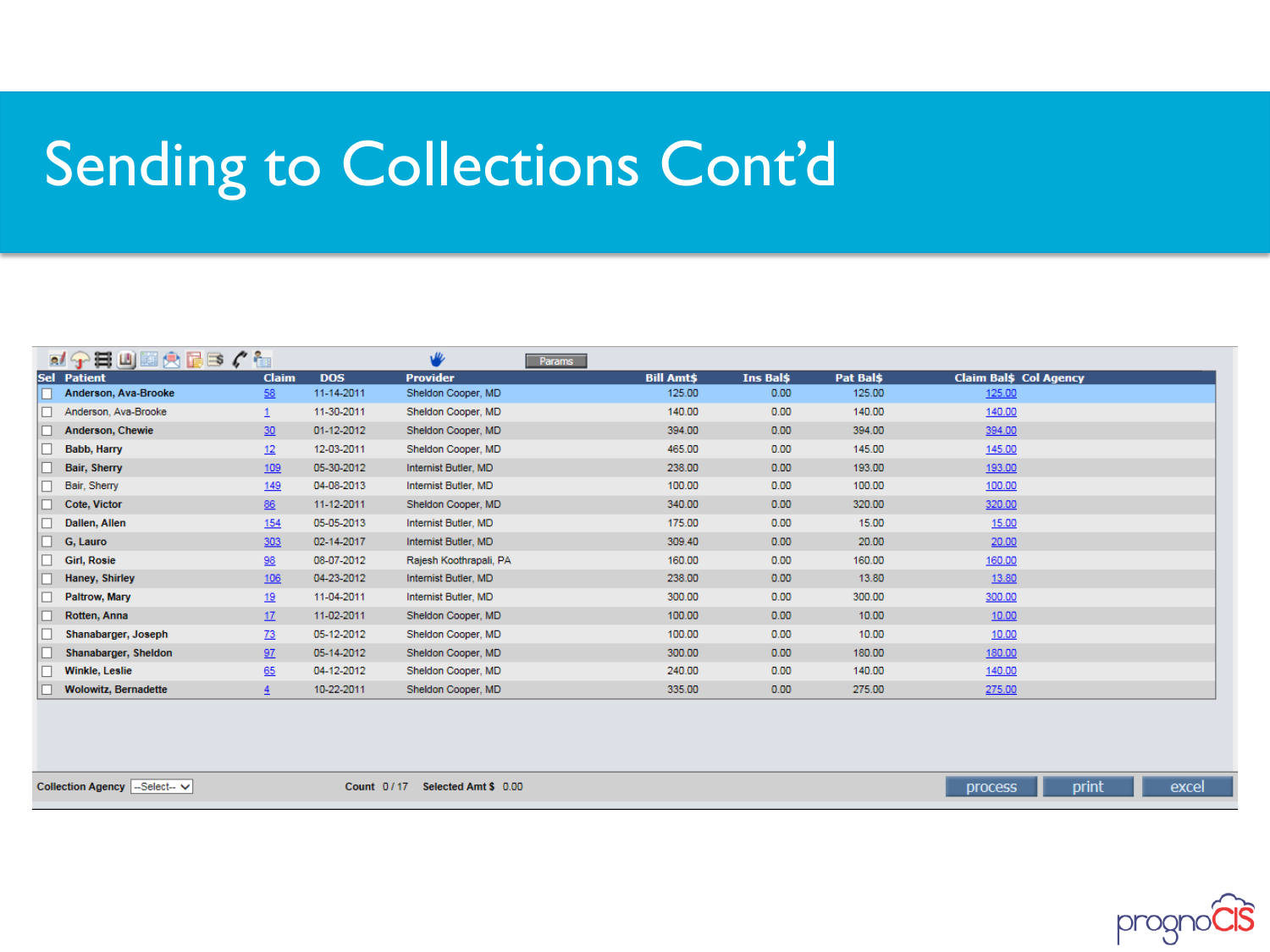## Categorize your Insurance AR

• Reports: Aging:

J.

| <b>Aging Report</b>                          |                                                                              |
|----------------------------------------------|------------------------------------------------------------------------------|
|                                              | $\overline{\mathbf{?}}$                                                      |
|                                              |                                                                              |
|                                              |                                                                              |
| Pat Aging                                    | <b>Ins Aging</b><br><b>Emp Aging</b><br><b>TPA Aging</b><br><b>Col Aging</b> |
| Group By                                     | Insurance AR Group<br>$\checkmark$                                           |
| <b>Insurance Name From</b>                   | Upto Zzz                                                                     |
| Insurance Responsibility   All - Pri/Sec/Ter | $\checkmark$                                                                 |
| Amount more than S.                          | Upto \$                                                                      |
| AR By                                        | ◉ Billed Amount ○ Allowed Amount                                             |
| Aging By                                     | Sent Date <i>ODOS</i><br>Ω                                                   |
| Include SelfPay                              |                                                                              |
| Report                                       | By Group Total Only                                                          |
|                                              | Aging Slots                                                                  |
| Run in Background                            |                                                                              |
|                                              | cancel<br>print                                                              |
|                                              |                                                                              |

| <b>Illnsurance Name</b>             | <b>UnApplied</b> |                     |          | 30 days 31-60 days 61-90 days | 91-120<br>days | 120 Plus | <b>Total Due</b>    |
|-------------------------------------|------------------|---------------------|----------|-------------------------------|----------------|----------|---------------------|
| Aetna                               | 638.59           | 39,683.00           | 2,348.00 | 970.00                        | 225.00         | 20.00    | 43,246.00           |
| BCBS                                | 113.71           | 18,895.00           | 1,639.00 | 405.00                        | 0.00           | 778.00   | 21,717.00           |
| Cigna                               | 719.56           | 17,459.00           | 3,430.00 | 635.00                        | 0.00           | 0.00     | 21,524.00           |
| Commercial                          | $-2.42$          | 20,716.00           | 135.00   | 1,084.00                      | 0.00           | 3.532.00 | 25,467.00           |
| Hillls Physician IPA                | 58.95            | 1.602.00            | 0.00     | 0.00                          | 0.00           | 0.00     | 1,602.00            |
| Humana                              | 0.00             | 0.00                | 0.00     | 0.00                          | 0.00           | 0.00     | 0.00                |
| United HealthCare                   | 59.19            | 10.200.46           | 0.00     | 0.00                          | 479.00         | 4.382.00 | 15,061.46           |
| <b>Grand Total (Total Count 45)</b> |                  | 1,587.58 108,555.46 | 7,552.00 | 3.094.00                      | 704.00         |          | 8,712.00 128,617.46 |

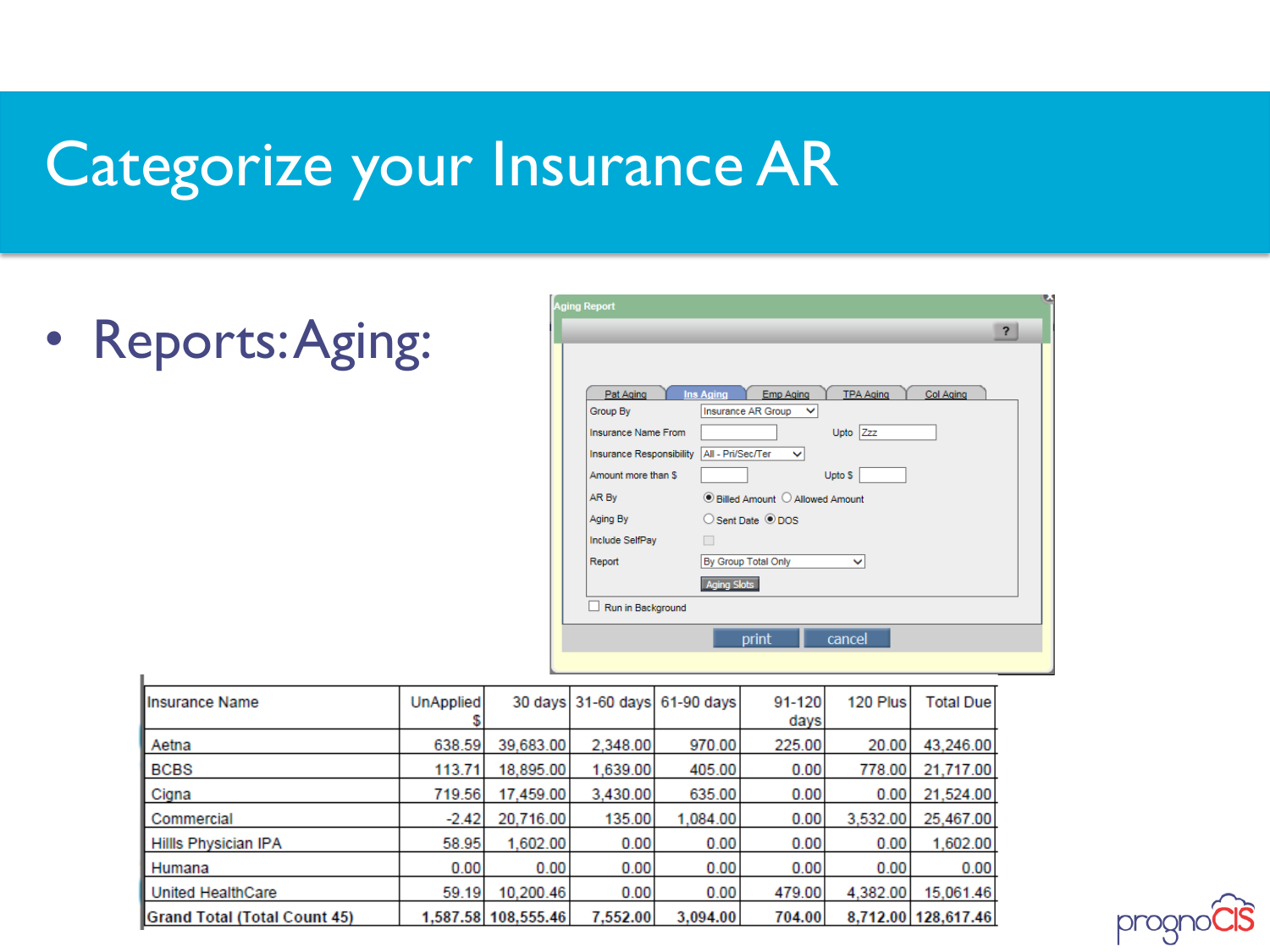# Working the AR

- Have a method for working down the AR.
	- Work in Groups
	- By Patient
	- Highest Dollar Value to Lowest
	- Oldest to Newest
	- For example, Aetna, 90-120 group, sort by patient and dollar value

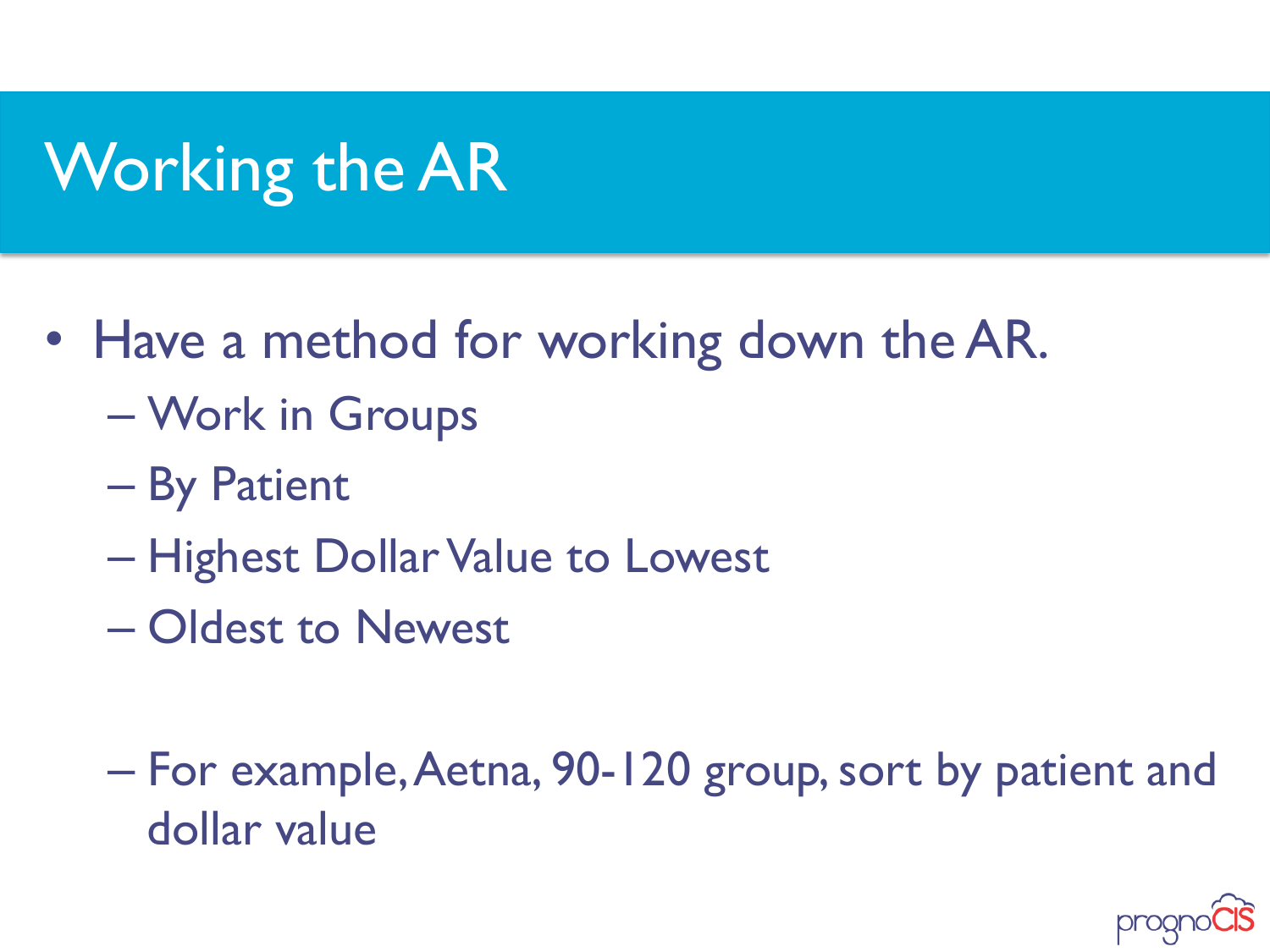## Working the AR Cont'd

filter:

### • Billing: AR Follow up: Outstanding: Go to the

|                                                                                                     |                                                  |                                                                                   | $\overline{\mathbf{?}}$  |
|-----------------------------------------------------------------------------------------------------|--------------------------------------------------|-----------------------------------------------------------------------------------|--------------------------|
| Select Filter                                                                                       | <b>Clear Selection</b><br>$\checkmark$           |                                                                                   |                          |
| <b>Outstanding and Responsibility Related Filters</b>                                               |                                                  |                                                                                   |                          |
| <b>Responsibility With</b><br><b>Payment Status</b><br>Min OS Days from DOS                         | Pri/Sec/Ter<br>v                                 | Min Balance<br>OS Days from DOS<br>Max OS Days from DOS                           |                          |
| <b>Insurance Related Filters</b>                                                                    |                                                  |                                                                                   |                          |
| Selected Insurance As<br><b>Insurance Selection</b><br>Insurance AR Code                            | $\checkmark$<br><b>A</b> clear<br><b>A</b> clear | <b>Insurance Name Like</b><br>Pri Insurance AR Code<br>Beyond Ins Response Days   | <b>AETNA</b><br>◡<br>◡   |
| <b>Patient Related Filters</b>                                                                      |                                                  |                                                                                   |                          |
| <b>Patient Name Like</b><br>Patient Last Name From<br>Patient Chart No like<br><b>Employer Name</b> |                                                  | Patient Last Name Upto<br>Patient Account No like<br>Patient Financial Class Code | v                        |
| <b>Claim Related Filters</b>                                                                        |                                                  |                                                                                   |                          |
| Creation Batch #<br>Claim Id From<br><b>DOS From</b><br>Self Pay Claim                              | 打刑<br>clear<br>$\checkmark$                      | Case No<br>Claim Id Upto<br>DOS Upto                                              | 10-15-2017<br>围<br>clear |
| Send Date From<br>Claim Send Mode CMS/EDI<br>Track Status #                                         | 盟<br>clear<br>◡                                  | Send Date Upto<br>FDI batch #<br><b>Track Status Nos Not in</b>                   | 93<br>clear              |
| Location                                                                                            | <b>A</b> clear                                   | <b>Business Unit</b>                                                              | <b>A</b> clear           |
|                                                                                                     | save filter<br>reset<br>apply                    | delete<br>save as                                                                 | cancel                   |

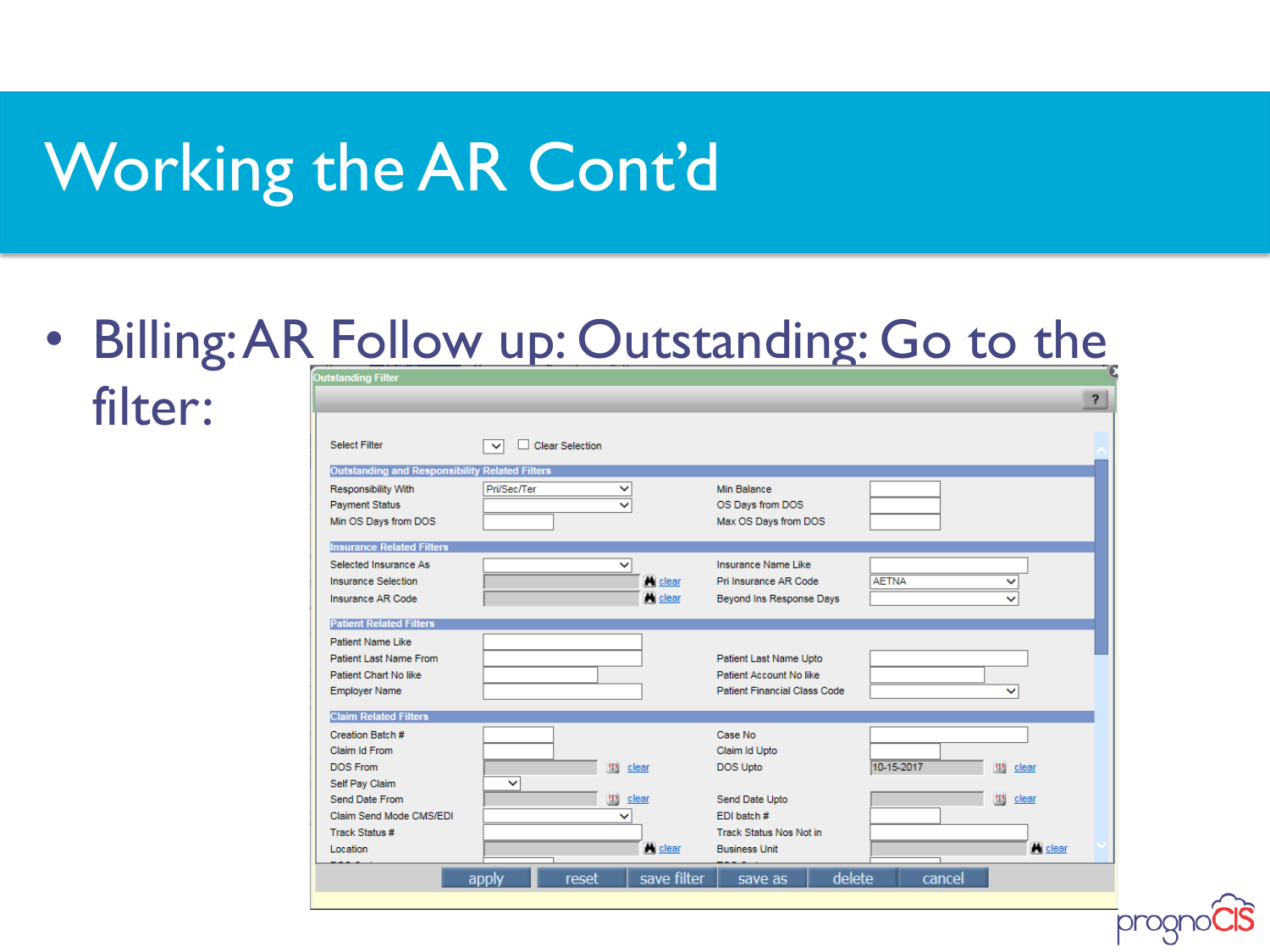# Working the AR Cont'd

|             |               |                               | 10 7 7 月山四大屋5 / 台以                   |                            | $V$ Q $t$                                      |        |                                     |                        |                           |            |                                                         |                       |               |
|-------------|---------------|-------------------------------|--------------------------------------|----------------------------|------------------------------------------------|--------|-------------------------------------|------------------------|---------------------------|------------|---------------------------------------------------------|-----------------------|---------------|
| Claim<br>Id | <b>DOS</b>    | <b>Track</b><br><b>Status</b> | <b>Patient</b>                       | <b>Send</b><br><b>Date</b> | Payor                                          | Amt    | Charge Balance Denied<br><b>Amt</b> | Last<br><b>EOBDate</b> |                           |            | AssignTo   AssignDate   AssignStatus                    | FollowupDate   Render |               |
| $\square$ 2 | 10-20-2011 51 |                               | Santiago, Ramon   01-12-2012   Aetna |                            |                                                | 475.00 | $355.00$ R2                         | 08-22-2017*            | minal                     | 05-23-2012 |                                                         |                       | Internist     |
| $\Box$ 70   | 05-08-2012 51 |                               | Harris, George                       |                            | 05-08-2012 Aetna, Medicare                     | 200.00 | 200.00                              |                        | Admin Biller              | 11-02-2017 | Claim in process AR Follow-up Please follow up          |                       | Internist     |
| $\Box$ 155  | 05-06-2013 51 |                               | Pope, Olivia                         |                            | 05-06-2013 Aetna, Bakery & Confectionary Union | 100.00 | 100.00                              |                        | Admin Biller   11-02-2017 |            | Claim in process AR Follow-up Please follow up          |                       | Internist     |
| $\Box$ 76   | 05-23-2012 18 |                               | Dummy, Sally                         |                            | 08-31-2014 Aetna, Medicare, Medicaid           | 360.00 | 260.00                              |                        |                           |            |                                                         |                       | Sheldon       |
| ≺           |               |                               |                                      |                            |                                                |        |                                     |                        |                           |            |                                                         |                       | $\rightarrow$ |
| Legend      |               |                               | Tasks List                           |                            |                                                |        |                                     |                        |                           | Count      | <b>Total Charge/Bal</b><br>1,135.00<br>$\boldsymbol{4}$ | 915.00                |               |
|             |               |                               |                                      |                            |                                                |        | print                               | excel                  |                           |            |                                                         |                       | Page          |

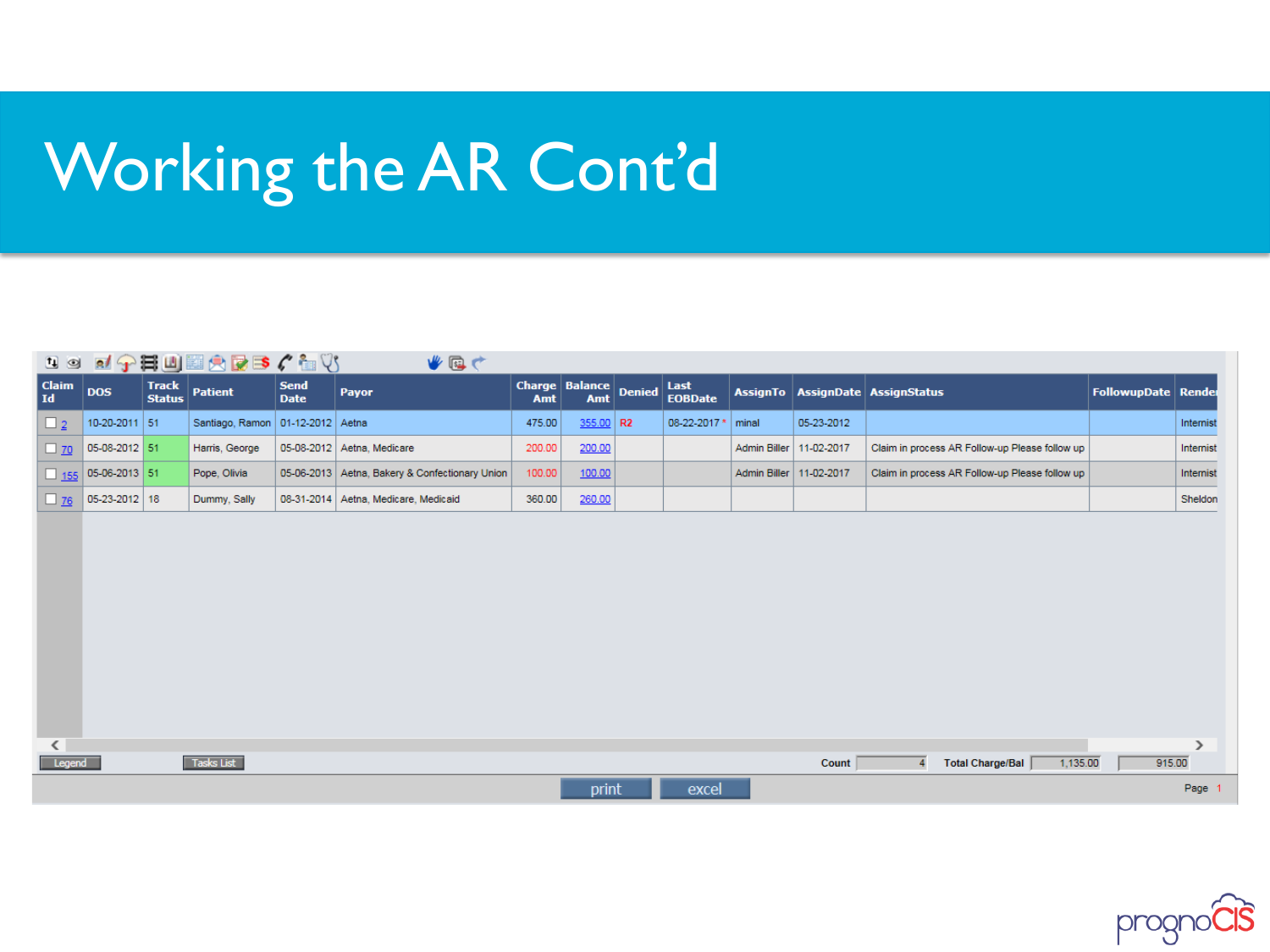### Determine 'Lost' Claims

- When running outstanding report in Prognocis, you can identify last send date and last EOB date.
- Use this information to determine claims which have been lost to Timely filing



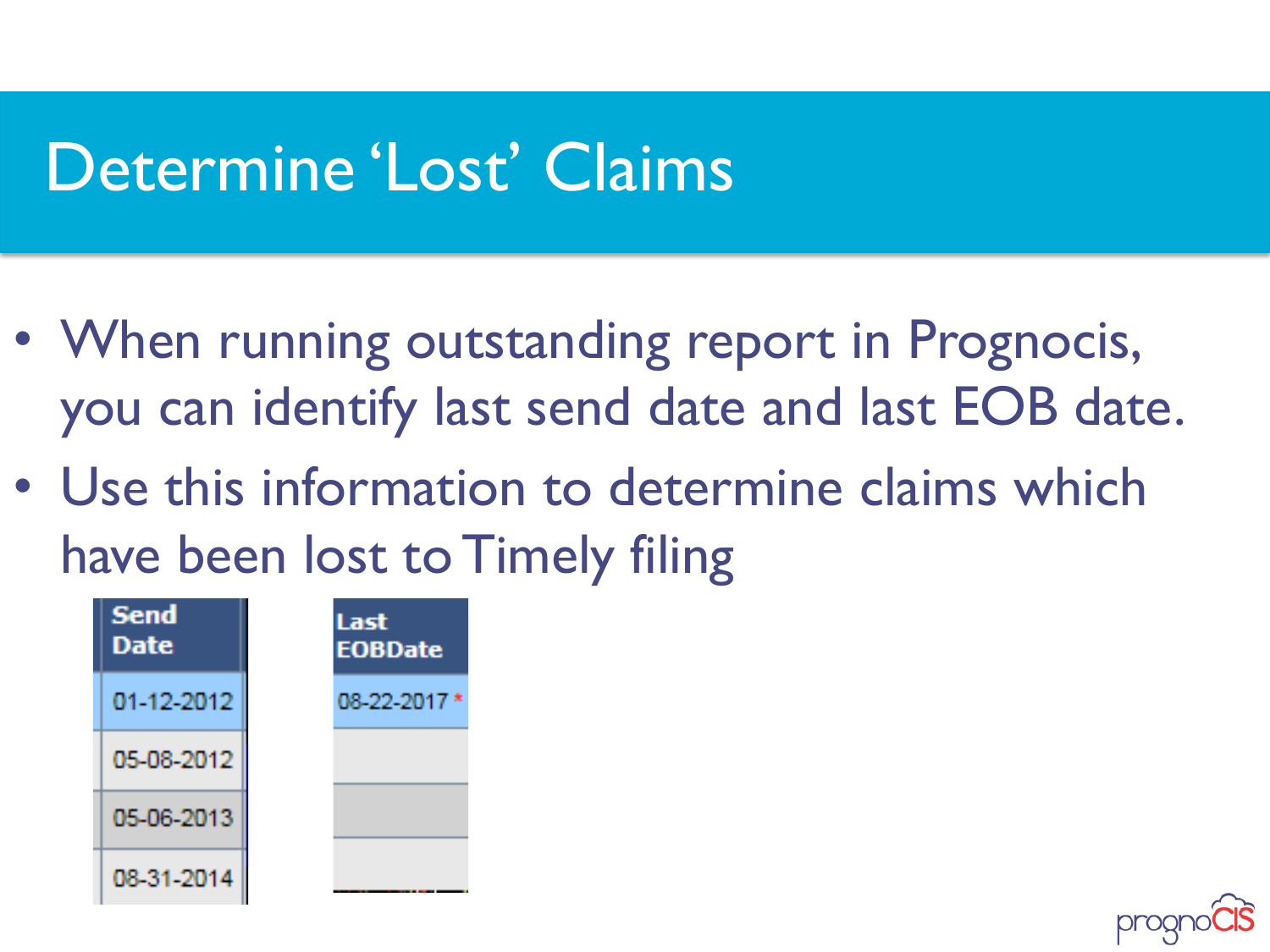## Use 'Tasks' to Work AR

| <b>Action</b><br><b>Assignment</b><br>Action<br>---Select----<br>* Assigned To:<br>$\checkmark$<br>$\odot$ User $\bigcirc$ Role<br>$\checkmark$<br>Taken:<br>* Source:<br>-Select----<br>◡<br>* Action Required:<br>---Select-----<br>▽<br>Comments:<br>∧<br>$\checkmark$<br>$\checkmark$<br>Status:<br>$\checkmark$<br>$\Xi$<br>Date:<br>Done:<br>四<br>01-15-2018<br>Followup<br>四<br>forward<br>Date:<br><b>A</b> clear<br> CC:<br><b>Assignment Tracking</b><br><b>Date Assigned Assigned By</b><br><b>Assigned To</b><br><b>Action Required</b><br><b>Comments</b><br><b>Exp Date</b><br>Hi Amit, Please provide us website<br>05-30-2017<br>Sunil Jagtap<br><b>Amit Rahate</b><br>Follow-up<br>login for BCBS<br>$\overline{\phantom{a}}$<br>⋗<br>add<br>close<br>save | <b>Claim Id: 2</b> | <b>Claim Date: 10-20-2011</b> |  | Patient: Santiago, Ramon (DOB: 02-01-1948) |  |  |
|-----------------------------------------------------------------------------------------------------------------------------------------------------------------------------------------------------------------------------------------------------------------------------------------------------------------------------------------------------------------------------------------------------------------------------------------------------------------------------------------------------------------------------------------------------------------------------------------------------------------------------------------------------------------------------------------------------------------------------------------------------------------------------|--------------------|-------------------------------|--|--------------------------------------------|--|--|
|                                                                                                                                                                                                                                                                                                                                                                                                                                                                                                                                                                                                                                                                                                                                                                             |                    |                               |  |                                            |  |  |
|                                                                                                                                                                                                                                                                                                                                                                                                                                                                                                                                                                                                                                                                                                                                                                             | Comments:          |                               |  |                                            |  |  |
|                                                                                                                                                                                                                                                                                                                                                                                                                                                                                                                                                                                                                                                                                                                                                                             | * Expected Date:   |                               |  |                                            |  |  |
|                                                                                                                                                                                                                                                                                                                                                                                                                                                                                                                                                                                                                                                                                                                                                                             | Send Message:      |                               |  |                                            |  |  |
|                                                                                                                                                                                                                                                                                                                                                                                                                                                                                                                                                                                                                                                                                                                                                                             |                    |                               |  |                                            |  |  |
|                                                                                                                                                                                                                                                                                                                                                                                                                                                                                                                                                                                                                                                                                                                                                                             |                    |                               |  |                                            |  |  |
|                                                                                                                                                                                                                                                                                                                                                                                                                                                                                                                                                                                                                                                                                                                                                                             | 05-30-2017         |                               |  |                                            |  |  |
|                                                                                                                                                                                                                                                                                                                                                                                                                                                                                                                                                                                                                                                                                                                                                                             |                    |                               |  |                                            |  |  |
|                                                                                                                                                                                                                                                                                                                                                                                                                                                                                                                                                                                                                                                                                                                                                                             |                    |                               |  |                                            |  |  |
|                                                                                                                                                                                                                                                                                                                                                                                                                                                                                                                                                                                                                                                                                                                                                                             |                    |                               |  |                                            |  |  |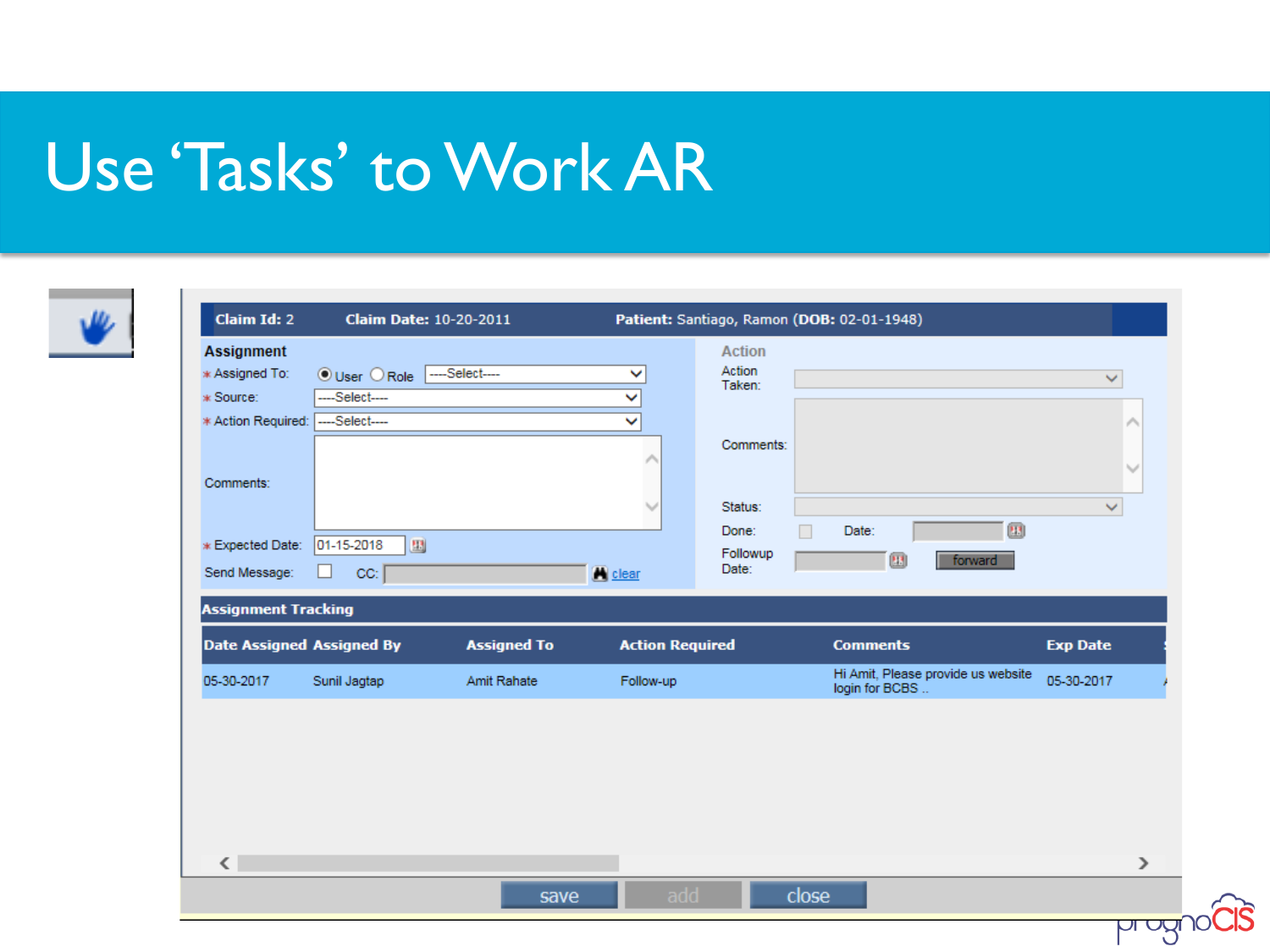### Track your AR Movement/Rollover

| $\odot$ All Reports<br>$\bigcirc$ My Reports                                   | Classification ALL<br>$\checkmark$ |                | Reports AR Movement By AR Group - 90 Plus and Total V |                     |
|--------------------------------------------------------------------------------|------------------------------------|----------------|-------------------------------------------------------|---------------------|
| Period Last Quarter v From 10-01-2017   DpTo 12-31-2017<br>AR Group or ALL ALL | $\frac{133}{123}$<br>₩             |                | Doctor ALL<br>$\sim$ $\sim$                           | Days <sup>1</sup>   |
|                                                                                |                                    |                | AR Movement By AR Group - 90 Plus and Total AR        |                     |
| Pri / Sec / Ter                                                                | <b>AR Group</b>                    | <b>AR Date</b> | 90 Plus AR Amt                                        | <b>Total AR Amt</b> |
| Pri                                                                            |                                    |                |                                                       |                     |
|                                                                                | <b>AETNA</b>                       |                |                                                       |                     |
|                                                                                |                                    | 10-31-2017     | 0.00                                                  | 1,095.02            |
|                                                                                |                                    | 11-30-2017     | 0.00                                                  | 870.01              |
|                                                                                |                                    | 12-31-2017     | 0.00                                                  | 140.00              |
|                                                                                | <b>BCBS</b>                        |                |                                                       |                     |
|                                                                                |                                    | 10-31-2017     | 730.00                                                | 3,825.01            |
|                                                                                |                                    | 11-30-2017     | 935.00                                                | 4,290.00            |
|                                                                                |                                    | 12-31-2017     | 755.00                                                | 2,840.02            |
|                                                                                | Cigna                              |                |                                                       |                     |
|                                                                                |                                    | 10-31-2017     | 0.00                                                  | 205.02              |
|                                                                                |                                    | 11-30-2017     | 0.00                                                  | 205.00              |
|                                                                                |                                    | 12-31-2017     | 0.00                                                  | 140.00              |

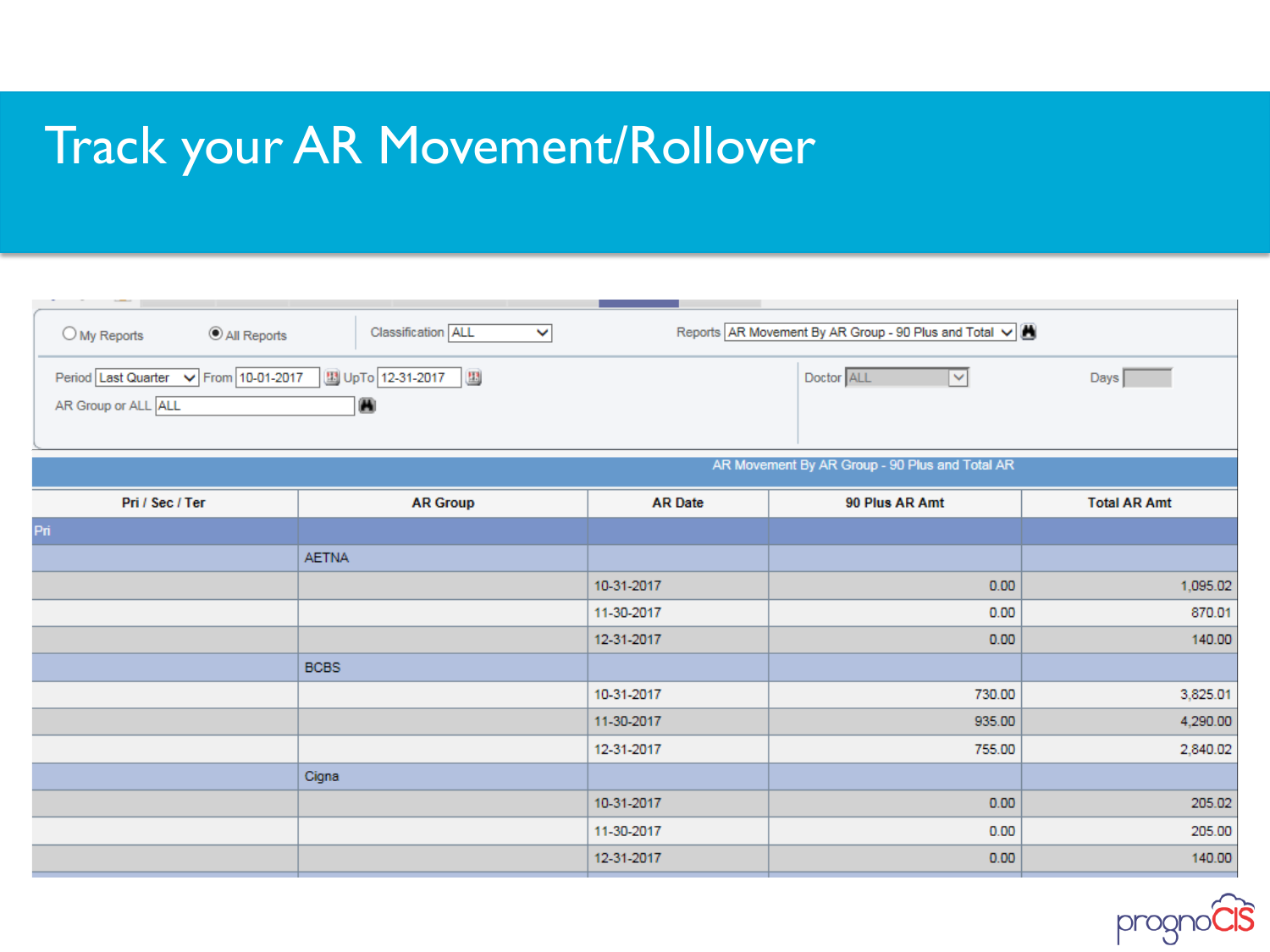## Important Tips

- Run aging prior to starting and then once a week on same day/same time period until clean.
- Set a timeframe for clean up, 3-6 months.
- Track clean up progress through Tasks and AR movement reports
- Set your write off codes, example: TFL Adjustment
- Set up online logins with payers.

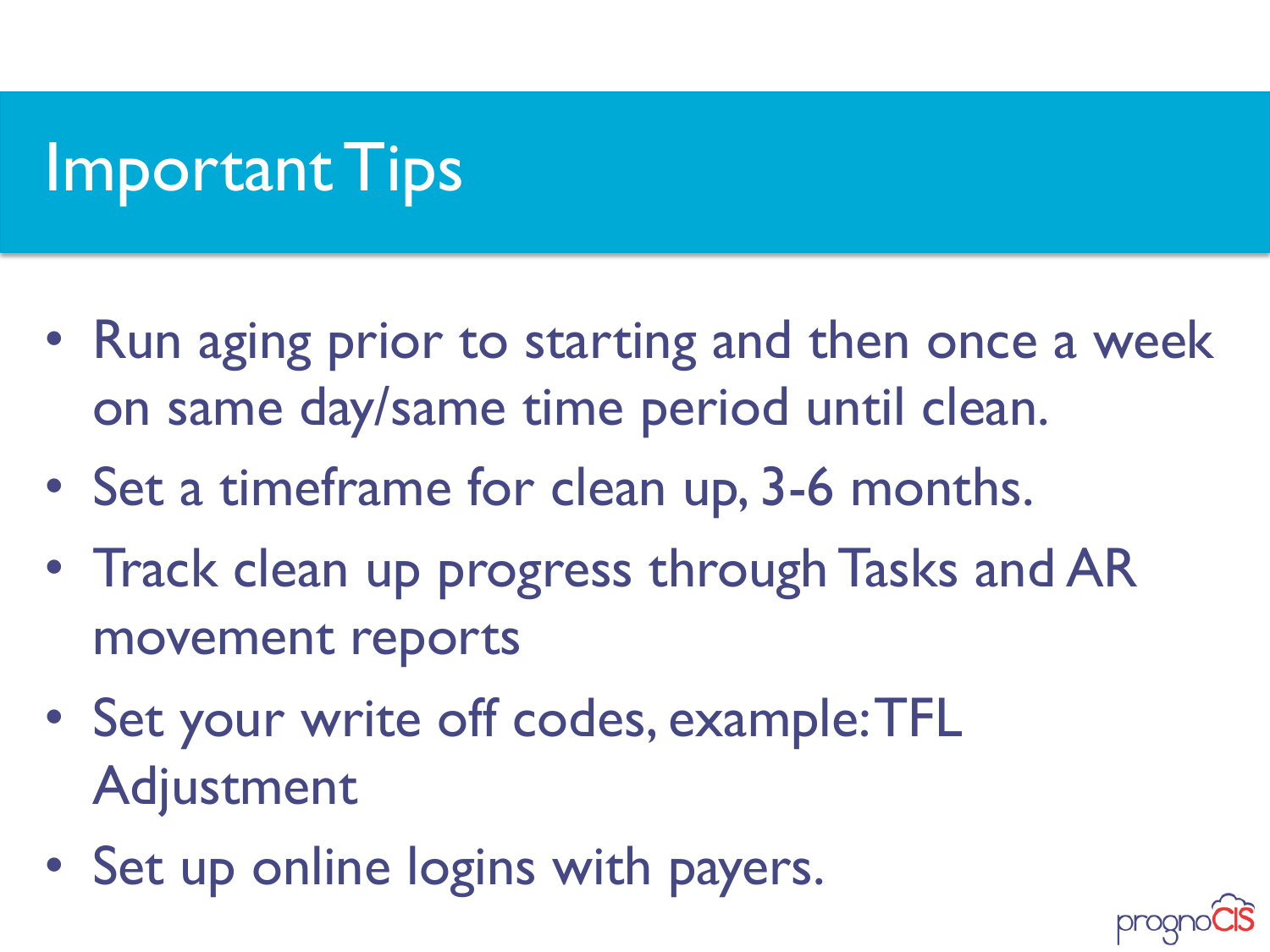### To Request More Information about Prognocis Revenue Cycle Management/Medical Billing

Contact PrognoCIS Sales at: (877) 693.6748 sales@bizmaticsinc.com

For more information, visit our website at: https://prognocis.com/medical-billing-services